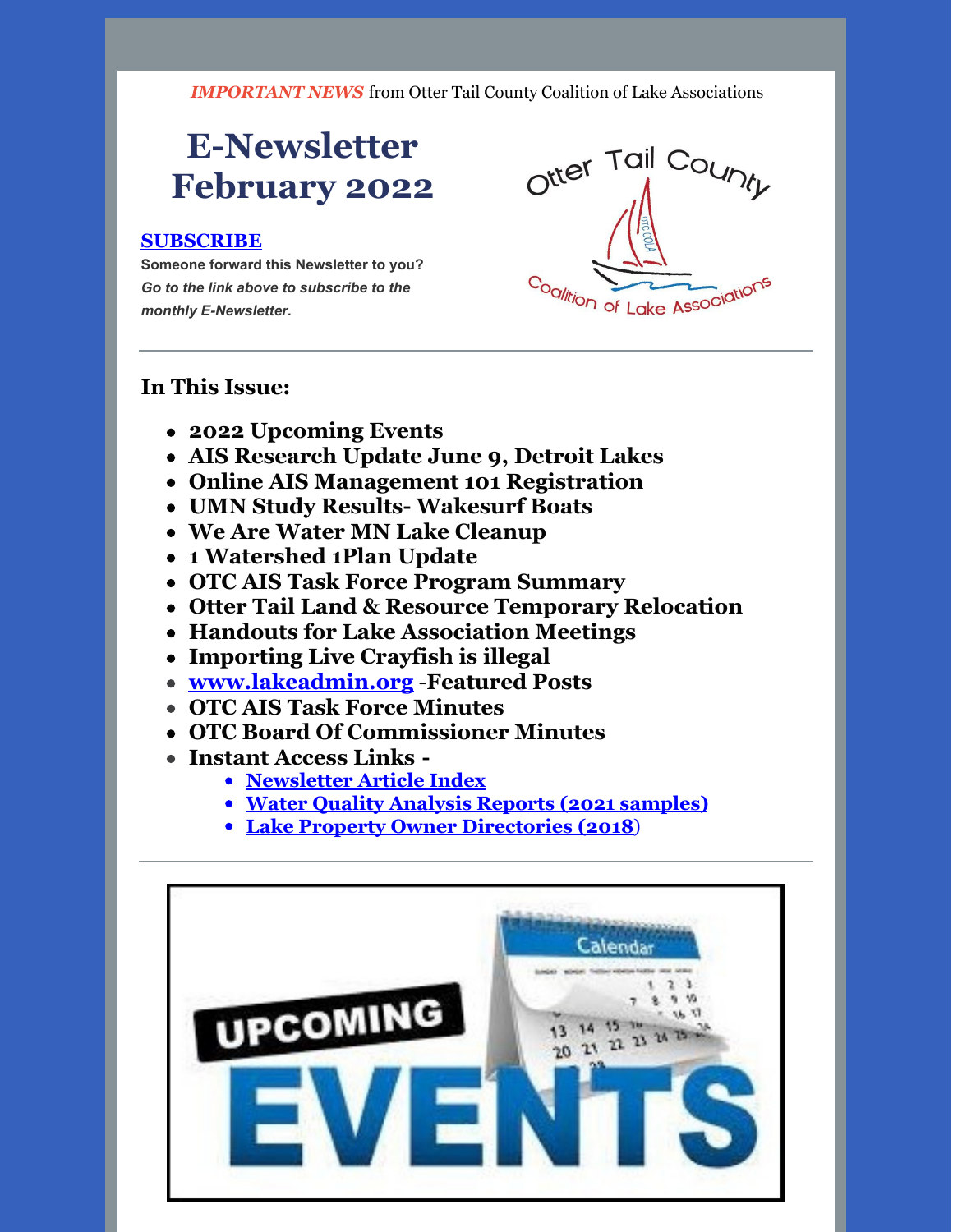## **OTC COLA Events Planned for 2022**

OTC COLA has several events planned for 2022. Some events will be conducted in collaboration with regional organizations and agencies.

- March 12, 2022, Stewardship cleanup activity at West Battle Lake as a function of the We Are Water Exhibit taking place August 18, 2022 to October 10, 2022.
- April 14, 2022, Annual OTC COLA Water Sampling Kickoff
- June 9, 2022. MN Aquatic Invasive Species Research Center (MAISRC) Conference, MN State, Detroit Lakes, MN.
- July 11, 2022, Starry Stonewort Field Trip to Lake Koronis
- Return to Otter Tail County Lake Property Owner meetings, Otter Tail Community Center, April, May, August (Annual Meeting), September.

Current updates will be published in the future OTC COLA E-Newsletters.

## **John Kruse, OTC COLA [Administrative](mailto:otccola2@gmail.com) Assistant**



## **AIS Research Update June 9, Detroit Lakes**

OTC COLA is among a group of regional lake advocate organizations hosting the Aquatic Invasive Species Research Update at the M-State Campus in Detroit Lakes, MN on June 9, 2022. Speakers from the University of Minnesota Aquatic Invasive Research Center [\(MAISRC](https://maisrc.umn.edu/)), Dan Larkin and Meg Duhr, will offer the latest on combating such invasive species as zebra mussels and starry stonewort. Jeff Forester of Minnesota Lakes and Rivers Advocates [\(MLR](https://mnlakesandrivers.org/))will give the latest update on legislation affecting Minnesota lakes. Tables for distribution of information will be present. Organizations hosting the event are Becker County Coalition of Lake Associations (BC [COLA](https://beckercola.org/)), Becker County Soil & Water District (BC [SWCD](https://www.co.becker.mn.us/dept/soil_water/)), Hubbard County Coalition of Lake Associations (HC [COLA](http://www.hubbardcolamn.org/index.html)), Otter Tail County (OTC AIS Task [Force](https://ottertailcountymn.us/department/aquatic-invasive-species/)), Otter Tail County Coalition of Lake Associations (OTC [COLA\)](http://otccola.org/) and Pelican River Watershed District [\(PRWD](https://prwd.org/)).

Invited are regional lake organizations, lake property owners and anyone interested in preserving and protecting Minnesota lakes. Please forward this email to anyone and print the [EVENT](https://drive.google.com/file/d/1BmZ3jlKLvuY7_ijJaGyjc3bysjDchnDU/view) FLYER to post on any appropriate places. A QR code on the Flyer has been included for convenient and easy Registration.

#### **[MAISRC](https://drive.google.com/file/d/1BmZ3jlKLvuY7_ijJaGyjc3bysjDchnDU/view?usp=sharing) EVENT FLYER**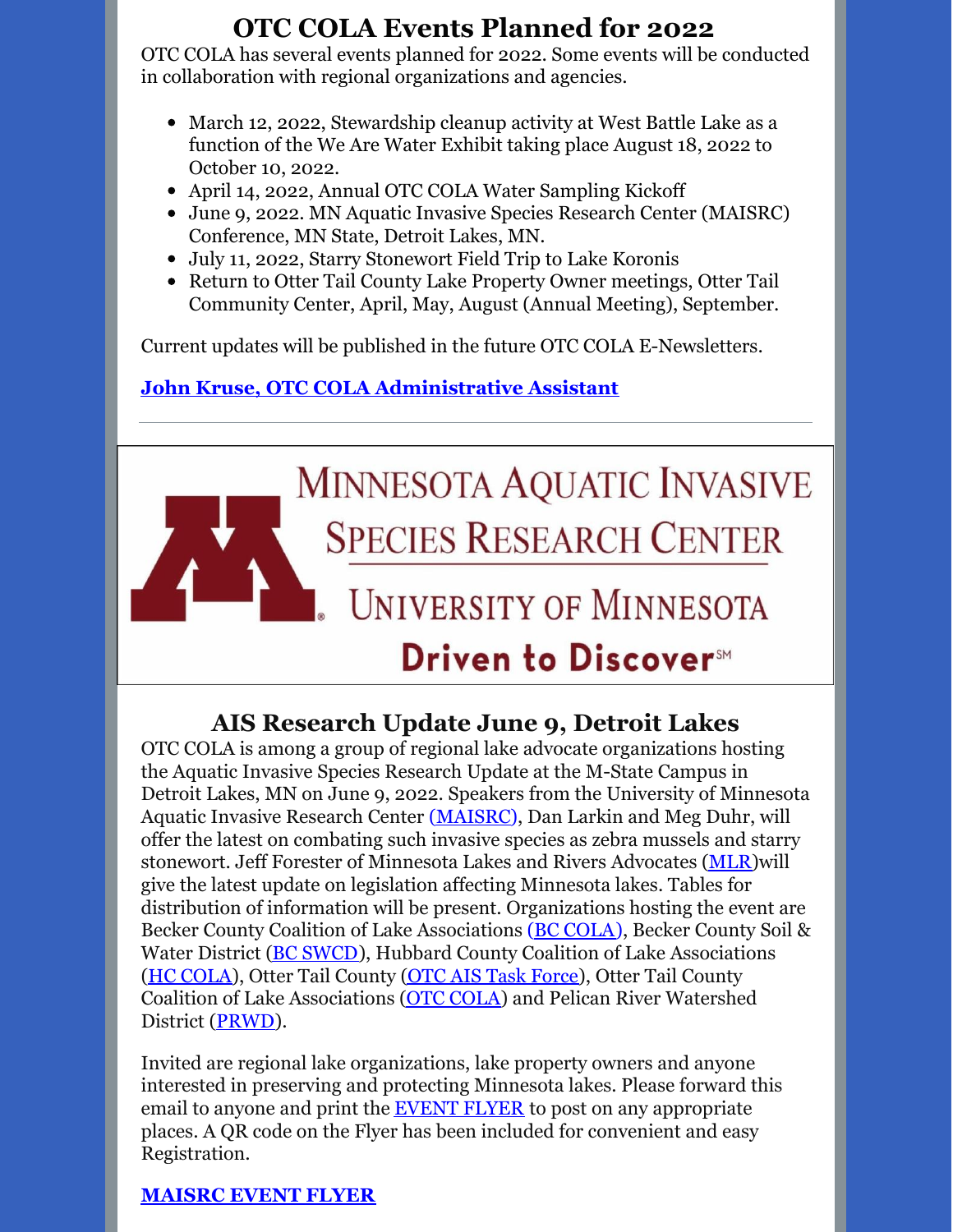#### **[REGISTER](https://events.r20.constantcontact.com/register/eventReg?oeidk=a07ej1ium3xcdb6eea3&oseq=&c=&ch=) NOW**

#### **John [Kruse,](mailto:otccola2@gmail.com) OTC COLA Administrative Assistant**



#### **Online AIS Management 101 Registration Open**

Aquatic Invasive Species Management 101 is a self-paced online course that runs throughout February and March 2022. AIS Management 101 is designed to help lakeshore homeowners, lake association members, and anyone interested in their local lake get a better understanding of aquatic invasive species management strategies and be informed consumers of management programs.

This course is entirely online, and can be done from the comfort of home (or any place with an internet connection). While this course is focused on Minnesota lakes, many of the core concepts covered can be applied outside of the state's borders. AIS Management 101 is open to everyone! there are no training or educational prerequisites required to register.

#### **[MORE](https://drive.google.com/file/d/1OILNdd4OcnnbGMmFfQDneStTueBstKlK/view?usp=sharing)**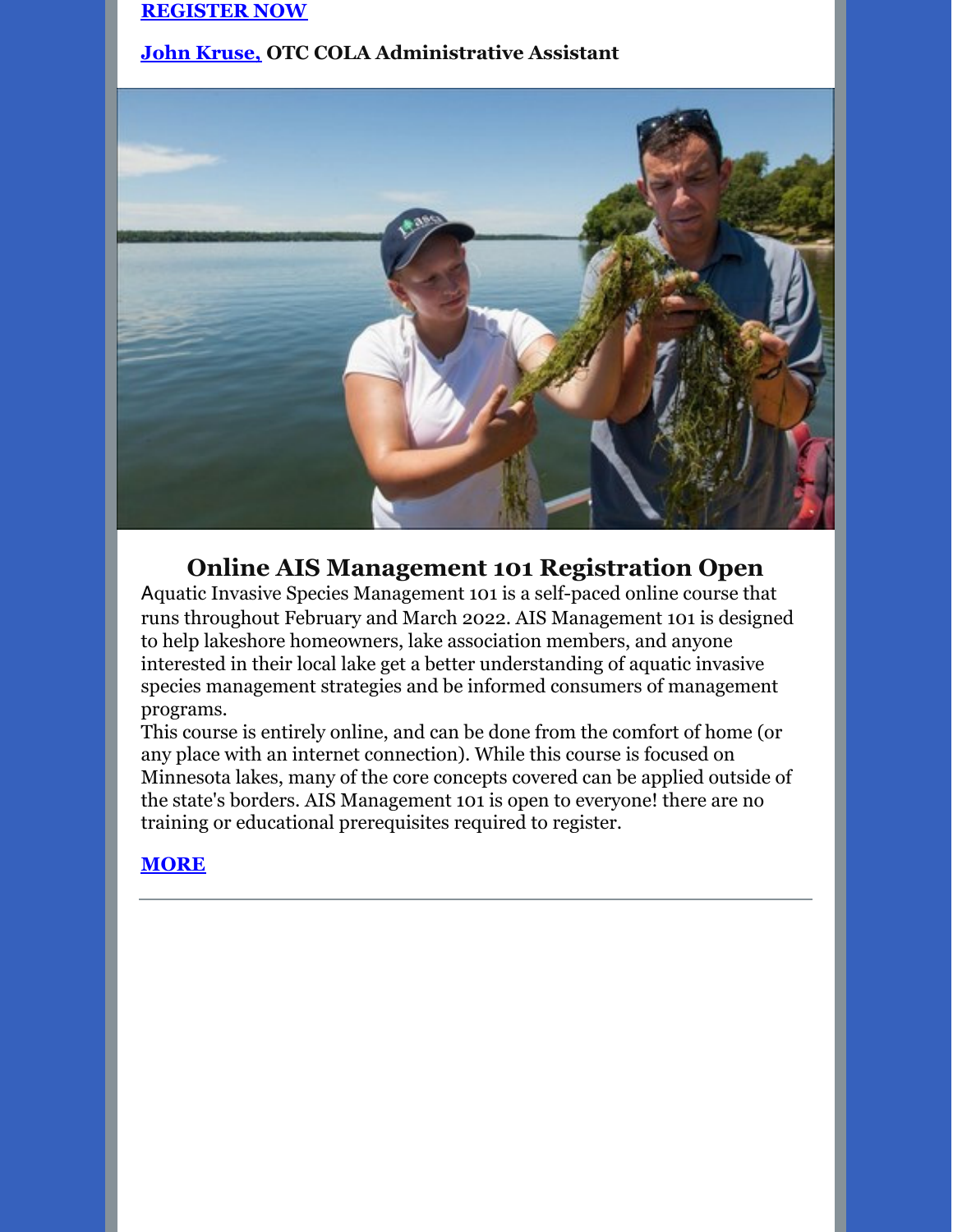

## **UMN study: Wakesurf Boats Require A Greater Distance**

A new study by researchers in the University of Minnesota College of Science and Engineering's St. Anthony Falls Laboratory found that popular wakesurf boats require a greater distance from the shoreline and other boats compared to more typical recreational boats.

This distance is needed to reduce the potential impact of their larger waves.

The results provide key insights into differences between specialized wakesurfing boats and more typical recreational boats operating on lakes and rivers. It also provides baseline data that can be used for future decisionmaking.

#### **[MORE](https://drive.google.com/file/d/13If5tNcgloX1JDdFInpFAvkKfqO5J2ss/view?usp=sharing)**

#### **[Boat-Generated](https://drive.google.com/file/d/1PMeMy-2RgnRM41K3EzRx_OQFCL5Yjl6Y/view?usp=sharing) Wake Wave Study Results**

#### **We Are Water MN Lake Litter Cleanup Events for "We Are Water MN"**

Otter Tail County, along with community partners, is celebrating local water. Otter Tail County will be hosting "We Are Water MN," a traveling exhibit and community engagement program at the Fergus Falls Public Library August 18 through October 10, 2022. The committee invites all lake associations and community members to participate in a lake clean up on one of Otter Tail County's 1,048 lakes.

A county-wide effort to remove litter and protect water is encouraged. "We Are Water MN" is welcoming lake associations to sponsor frozen lake cleanups this year. If your lake association is sponsoring a cleanup event, please contact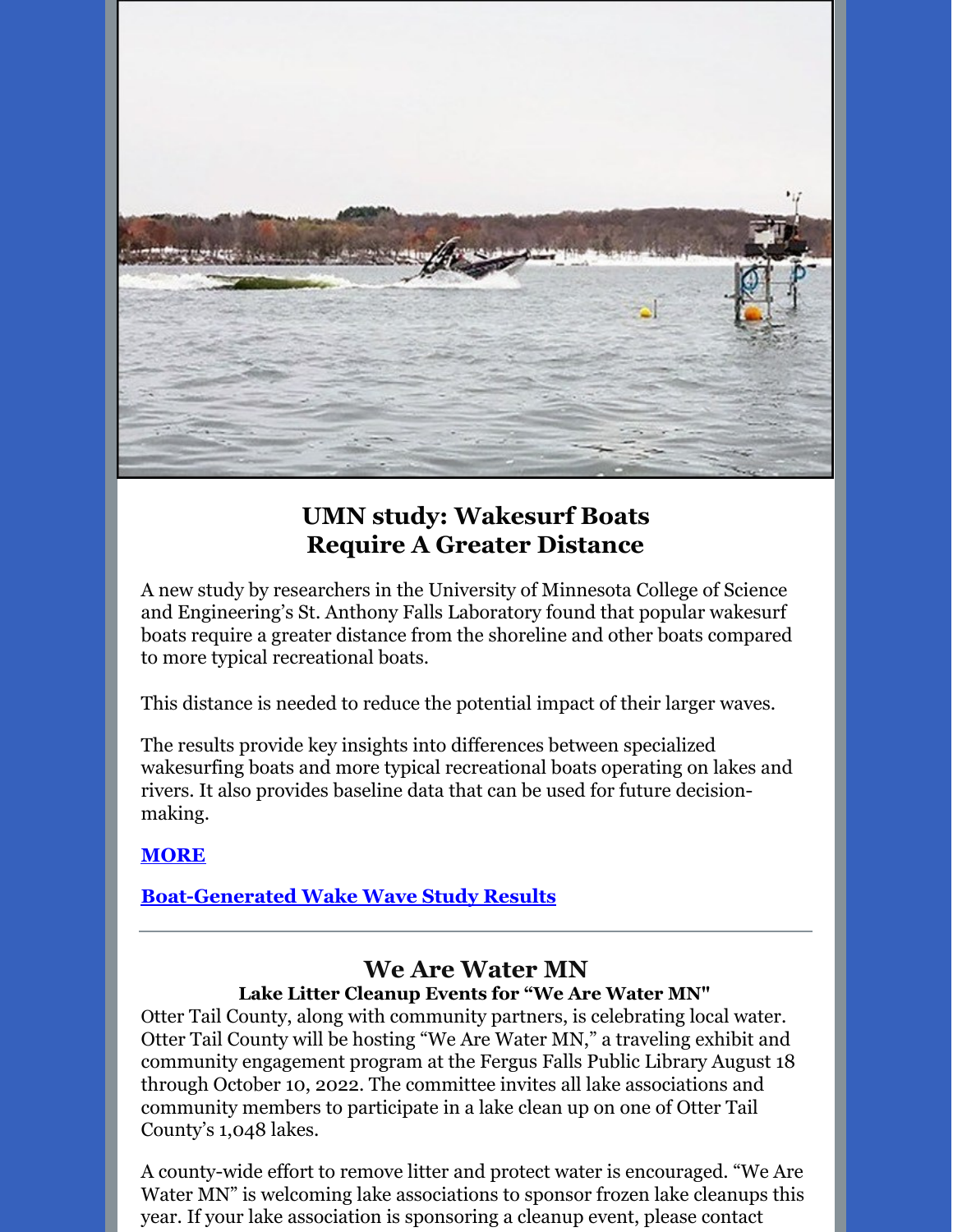Shannon Terry at [sterry@co.ottertail.mn.us](mailto:sterry@co.ottertail.mn.us) or call/text 218-671-3445.

When you are at events please take pictures for us to publicly acknowledge the effort of those participating. Please email pictures to:

**John [Kruse](mailto:otccola2@gmail.com)**, OTC COLA Administrative Assistant

**[MORE](https://drive.google.com/file/d/18KewIlCxmrFdGXupm-hkVKUHlX8EXSbV/view?usp=sharing)**

## **1W1P Update**

Meetings are continuing for the One Watershed One Plan (1W1P) program.

The purpose of the One Watershed, One Plan program is to develop [comprehensive](https://www.revisor.mn.gov/statutes/cite/103B.801) water[s](https://www.revisor.mn.gov/statutes/cite/103B.801)hed management plans that:

- Align local water planning purposes and procedures under this chapter and chapters 103C and 103D on watershed boundaries to create a systematic, watershed-wide, science-based approach to watershed management;
- Acknowledge and build off existing local government structure, water plan services, and local capacity;
- Incorporate and make use of data and information, including watershed restoration and protection strategies under section 114D.26;
- Solicit input and engage experts from agencies, citizens, and stakeholder groups; focus on implementation of prioritized and targeted actions capable of achieving measurable progress; and
- Serve as a substitute for a comprehensive plan, local water management plan, or watershed management plan developed or amended, approved, and adopted, according to chapter 103B, 103C or 103D.

## **[MORE](http://www.bwsr.state.mn.us/one-watershed-one-plan)**

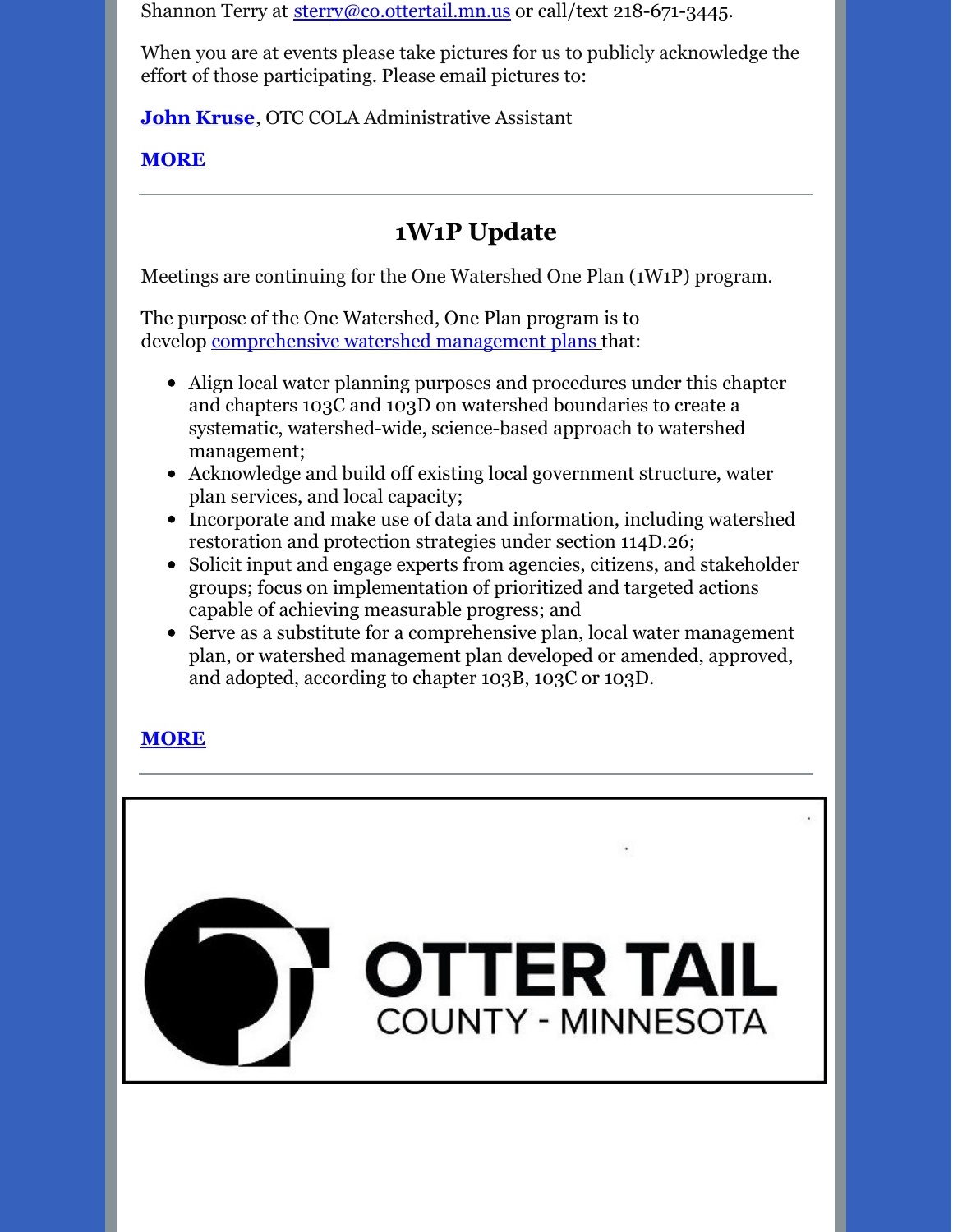

## **OTC AIS Task Force Program Summary 2021**

The Otter Tail AIS Task Force Program Summery for 2021 will soon be published. Highlights of the reports focus on:

- People doing AIS work
- Partnerships with local organizations, lake associations, schools, businesses and local governments
- Benefits to Otter Tail County communities
- OTC AIS prevention programs retarding the proliferation of AIS

**OTC 2021 AIS Prevention Snapshot Of [Accomplishments](https://drive.google.com/file/d/1WZSbCz8gQEK9ToUaSfhKVHM2RR8YA3zR/view?usp=sharing)**

**OTC 2021 AIS Program [Summary](https://drive.google.com/file/d/1DXDbQ2Y_lsuEj5URW6acjP9Kt_PRt7HF/view?usp=sharing)**

**Spencer McGrew, Aquatic Invasive Species [Specialist](mailto:smcgrew@co.ottertail.mn.us)**

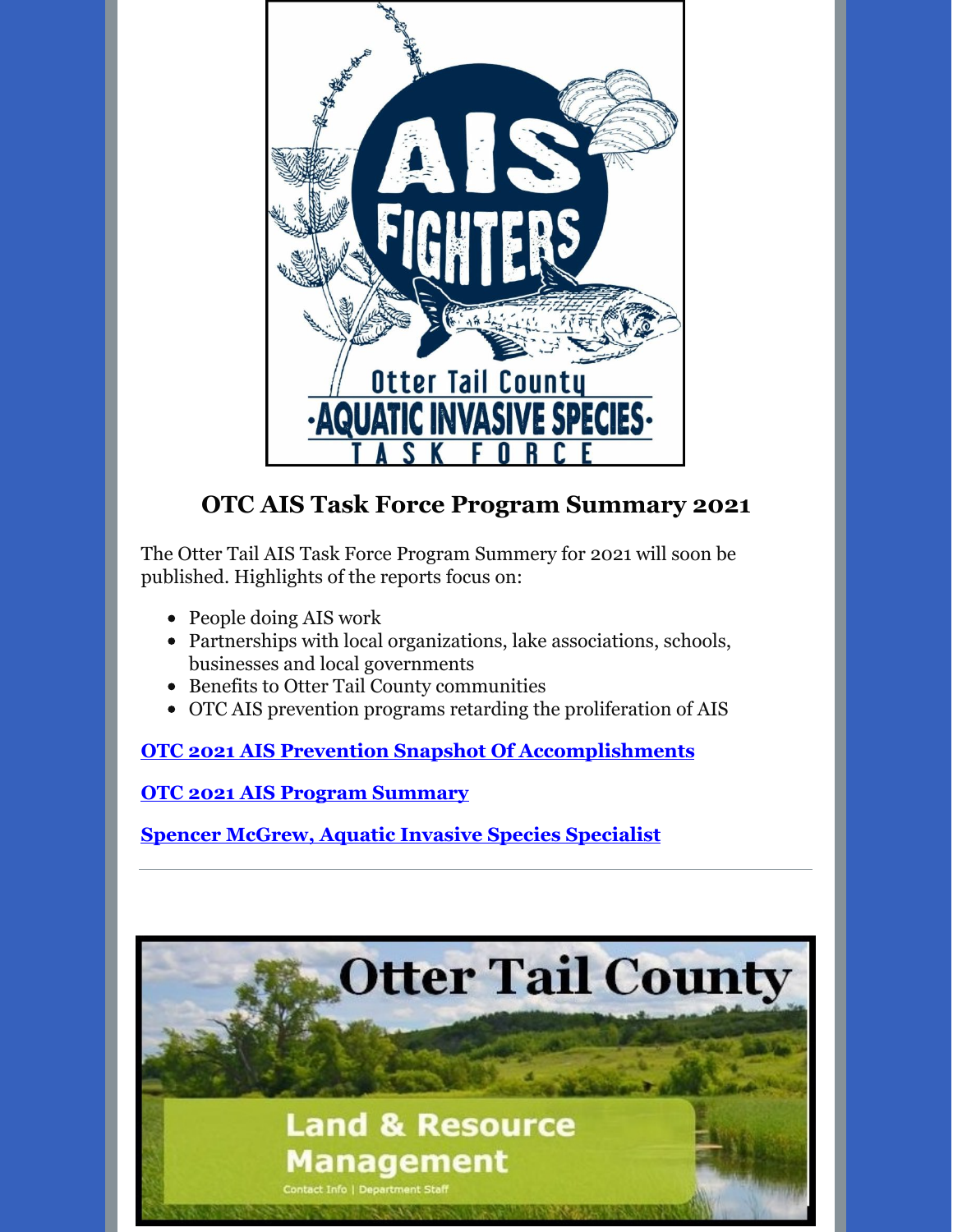### **Otter Tail Land & Resource Management Temporarily Relocating**

The Otter Tail County Land & Resource Management office is being remodeled in 2022. During the remodel, Land & Resource will be temporarily located at the former Daily Journal building, located at 914 Channing Avenue in Fergus Falls, MN. Land & Resource will be moving to the new location in phases beginning on Monday, March 14, 2022 and will be fully operational at the new location on April 1, 2022. All phone numbers and email addresses will remain the same.

**Chris [LeClair](mailto:cleclair@co.ottertail.mn.us),** Land & Resource Management Director

## **Handouts for your Lake Association Meetings**

OTC COLA has received requests from Lake Associations for materials to be handed out at Association meetings or other events this summer. OTC COLA and the OTC AIS Task Force have numerous items of 4-color glossy handouts available at no cost. We will be assembling packages of updated and new materials. Lake Associations are invited to submit requests for these packages for distribution. Please send an email to **otccola2@gmail.com** including the name and email address of the Association contact person and the estimated quantity of handouts being requested. Below are samples of items to be included. More items are being produced at this time.

**Aquatic Invasive Species [Identification](https://drive.google.com/file/d/1aUWzicgGG6baz8JKgs03DhLdllWbyI6_/view?usp=sharing) Card**

**OTC COLA [Membership](https://drive.google.com/file/d/1tXrr7qPbdu57FgRruJJMFV2ord41bZ6c/view?usp=sharing) Brochure**

**John [Kruse](mailto:otccola2@gmail.com)**, OTC COLA Administrative Assistant

# **MAY DEPARTMENT OF NATURAL RESOURCES**

## **Importing Live Crayfish Is Illegal**

As Minnesota resorts, restaurants and community groups start planning their annual crawfish boils, the Minnesota Department of Natural Resources cautions it is illegal to import live crayfish and to release nonnative crayfish into the wild.

"Some nonnative crayfish pose serious risks to Minnesota fish, wildlife and infrastructure," the DNR's Chelsey Blanke said. "They can destroy aquatic plant beds, displace native species, compete with fish for prey and cause major declines in amphibian, invertebrate and waterfowl populations. Once introduced, invasive species of crayfish are extremely difficult to remove, due to their ability to burrow into shorelines, which can also be damaging to nearby infrastructure.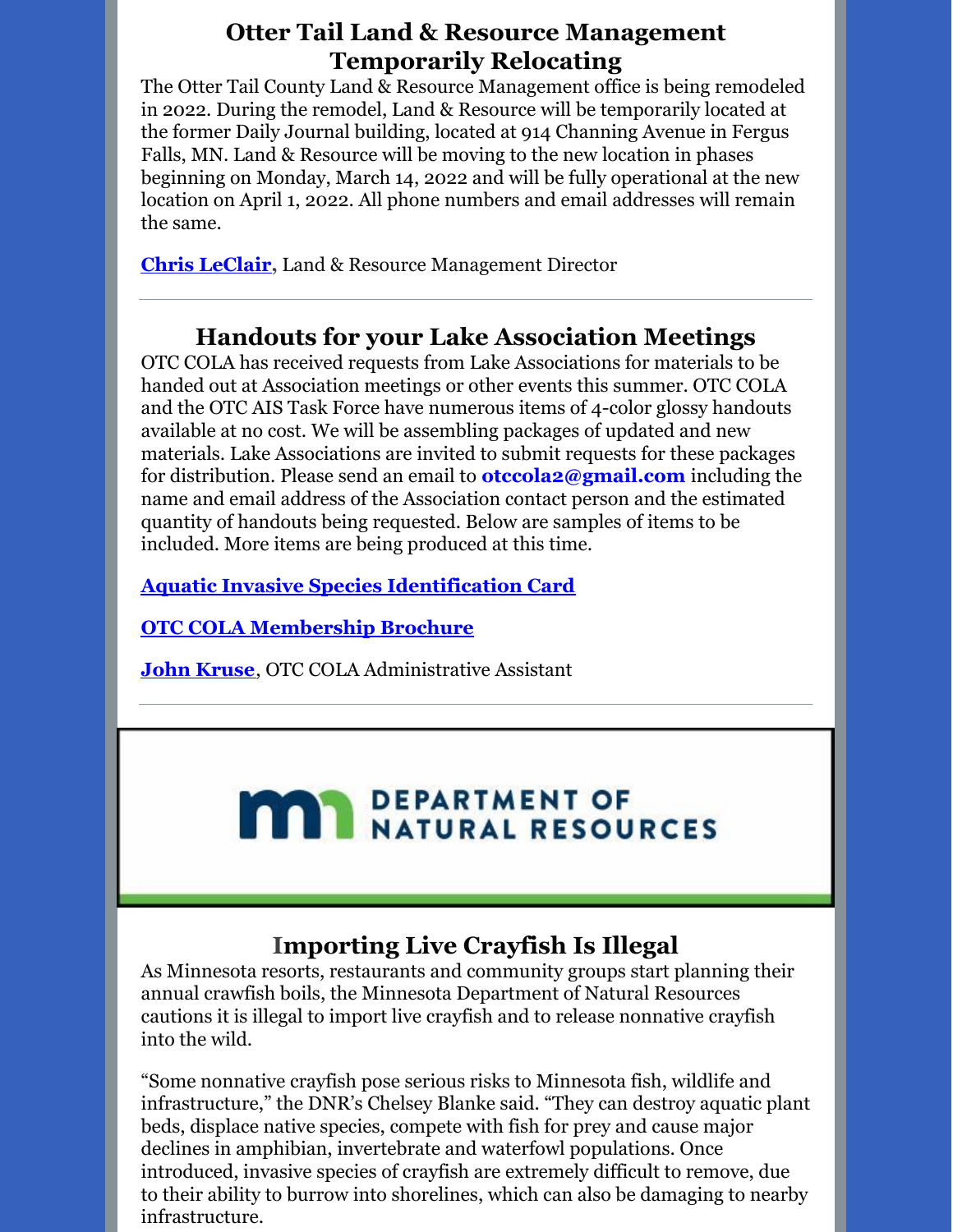#### **[MORE](https://drive.google.com/file/d/1NgPrCFUjjo5qbytsCNlm-8qQFVM1mpah/view?usp=sharing)**



**[AIS](https://lakeadmin.org/category/ais/) \* Water [Quality](https://lakeadmin.org/category/waterquality/) \* [Administration](https://lakeadmin.org/category/administration/) \* [Regulation](https://lakeadmin.org/category/regulation/)**

## **Featured Posts - February 2022**

- **Blockbuster Slide [Presentations](https://lakeadmin.org/blockbusterslidepresentations/)**
- **Enhanced Lake [Association](https://lakeadmin.org/enhancedlakeassociationdirectories2/) Directories**
- **Lake [Associations-](https://lakeadmin.org/minnesotaslakeassociationswhotheyareandwhattheydo/) Who They Are, What They Do**

**[www.lakeadmin.org](http://www.lakeadmin.org/)**

#### **OTC AIS Task Force Minutes**

**[January](https://drive.google.com/file/d/1GHM1JbHi_odMd88u9YhEUoyBLrkXrLLS/view?usp=sharing) 24, 2022** Draft

### **OTC Board Of Commissioner Minutes**

**[January](https://drive.google.com/file/d/1ppKP7TYmZv1ml1_iK5U6pCOxvnZ9VlVe/view?usp=sharing) 25, 2022**

## **Instant Access Links**

- **[Newsletter](http://ottertailcountycola.org/newsletter-article-index/) Article Index**[-](http://ottertailcountycola.org/newsletter-article-index/) Visually scan article titles from all OTC COLA E-Newsletters from 2018.
- **Water Quality [Analysis](https://drive.google.com/drive/folders/1oA6fyrRi-Y3ivybRbmdV946LQXNbcm68?usp=sharing) Reports (2021 samples** Individual reports for 60 OTC COLA Lakes
- **Lake Property Owner [Directories](https://drive.google.com/open?id=1GCTdWuN6D8sSS4Iw5CYs7fx7chTky50k) (2018)** Directories by Street and Name for 100 OTC Lakes
- **OTC COLA [Brochure](https://drive.google.com/file/d/1tXrr7qPbdu57FgRruJJMFV2ord41bZ6c/view)** View and/or download the OTC COLA Brochure
- **We want to hear from you!** Go **[HERE](https://docs.google.com/forms/d/1_MZboIZW-MQjHWOUqNoiWn7LF5UJYDgRdfbq_YjrnbQ/edit)** to give OTC COLA your comments and suggestions

·

## **Subscribe to the OTC COLA [E-Newsletter](https://visitor.r20.constantcontact.com/manage/optin?v=0016gC_WI-CN4wJGUJJs_h_8KsqP7MC2fcs7W09oo_pAVQ1J8LhVLzIBEu4Y05wryo5wL9_Dw-DtniZtwdShRl7vaxtqlwvLHBfglNlDCTnfGl3Mmf7fbD9Etutq4bsOdomX3vXwRa1qTKbkwzBvxir_sI9jo8YH3uaUp8jFsP9MM4%3D&id=preview)**